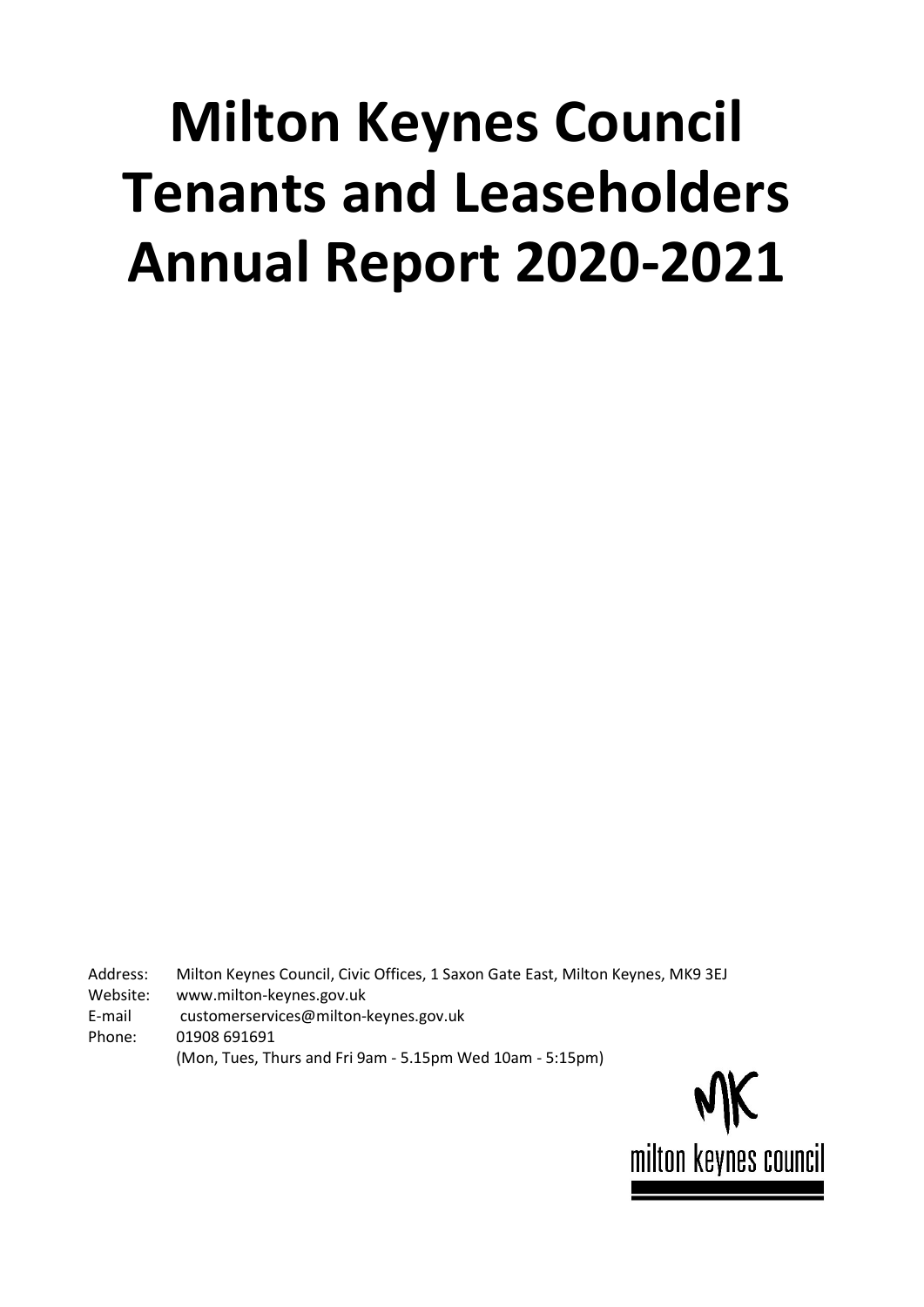# Welcome

2020/21 has brought significant challenges to us all due to the impact of the COVID-19 pandemic.

During the lockdowns our staff worked tirelessly to ensure they supported residents, carrying out emergency and urgent repairs as well as building safety work. We ensured that we contacted and supported vulnerable people with shopping, prescriptions, loneliness, welfare and debt advice.

We also accommodated and supported those made homeless during the pandemic and carried out a significant amount of work to support the residents of our two tower blocks, Mellish Court and The Gables as some building safety concerns came to light.

We continue to look forward and consider what more needs to be done to ensure that MKC delivers good quality services to our tenants and leaseholders, and to deliver new council homes for future generations.

Our aims are to build on the significant work we have undertaken in relation to building safety, ensure tenants live in a decent home and most importantly empower them by placing them at the heart of everything we do, and ensure that they are offered a wide range of opportunities to give their views and help us improve the services we offer in the future.

## Our priorities

Our Housing Revenue Account (HRA) Business Plan sets out how we will invest in our existing homes, regenerate local estates, build new council homes and improve the services we deliver to our tenants over the next 30 years.

In September and October 2020, we carried out a consultation on a refreshed HRA Business Plan, to find out what our tenants wanted to prioritise for investment. The response rate was 19%, with 2,384 tenants responding. Thank you to everyone who took the time to respond.

The consultation feedback emphasised the importance of investing in our existing housing stock so that our tenants and leaseholders can feel safe and secure in a decent home

We are still planning a significant investment programme to bring our homes up to a decent standard and improve energy efficiency. However, we need to look at the programme given the economic impact of COVID-19.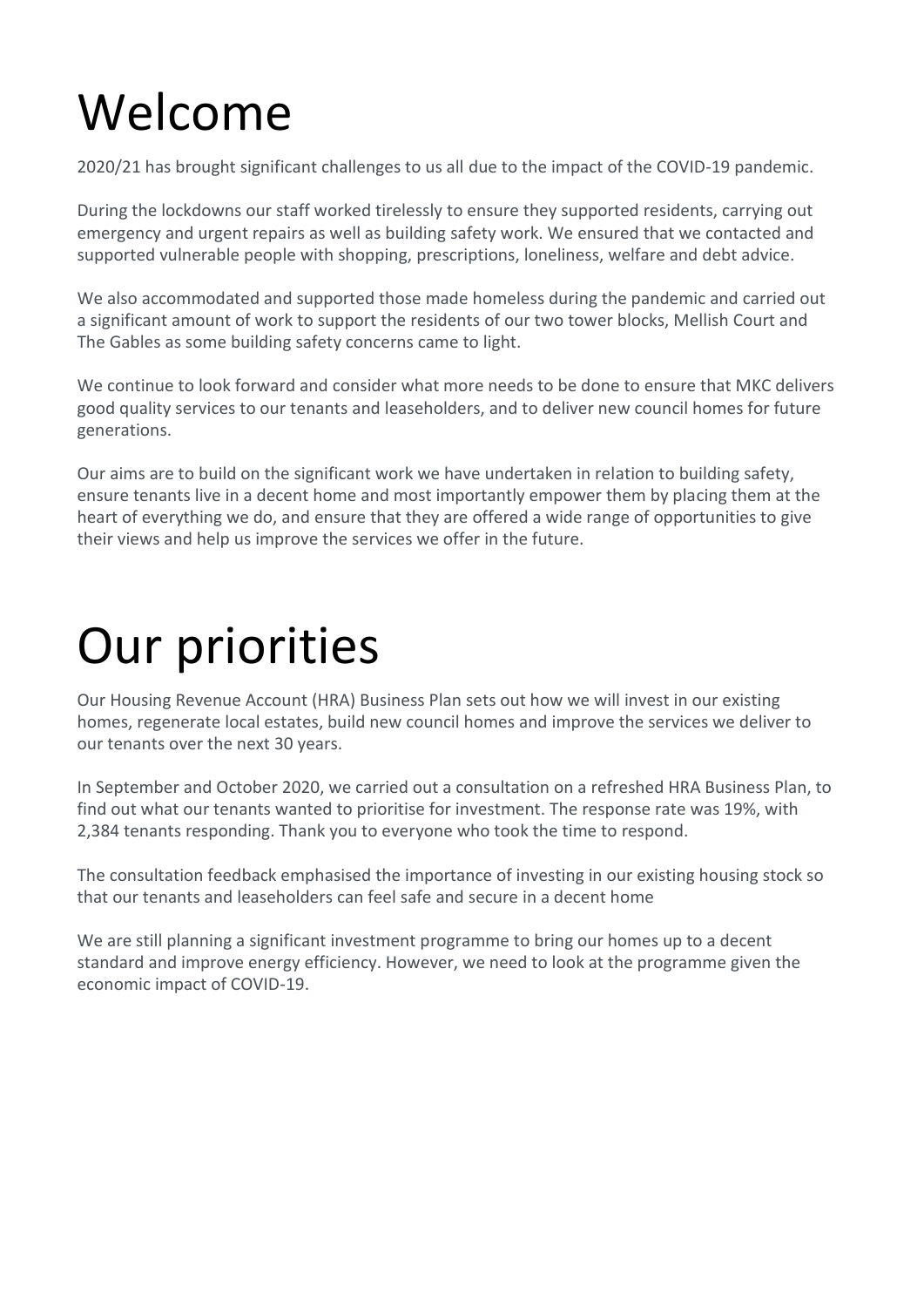# Some of your feedback

## **What types of new council homes should we focus on building?**

Of the 1,454 tenants who answered this:

- **55% said family sized homes**
- **17% wanted us to prioritise bungalows**
- **17% want to prioritise flats and smaller homes**

#### **What are your top priorities for home improvements?**

(1,349 tenants answered this)

- 27% kitchens
- 18% energy efficiency
- 13% mould prevention
- 13% bathrooms

#### **What are your top priorities for estate improvements?**

(1,349 tenants answered this)

- 33% paving and paths
- 25% fences and gates
- 16% pest control
- 14% grass and shrub cutting

#### **What are your top priorities for flats and sheltered housing?**

(633 tenants answered this)

- 33% entrance security
- 16% lighting

### **What are your top priorities for flats and sheltered housing?**

(1,296 tenants answered this)

• 4% want improved tenancy support and guidance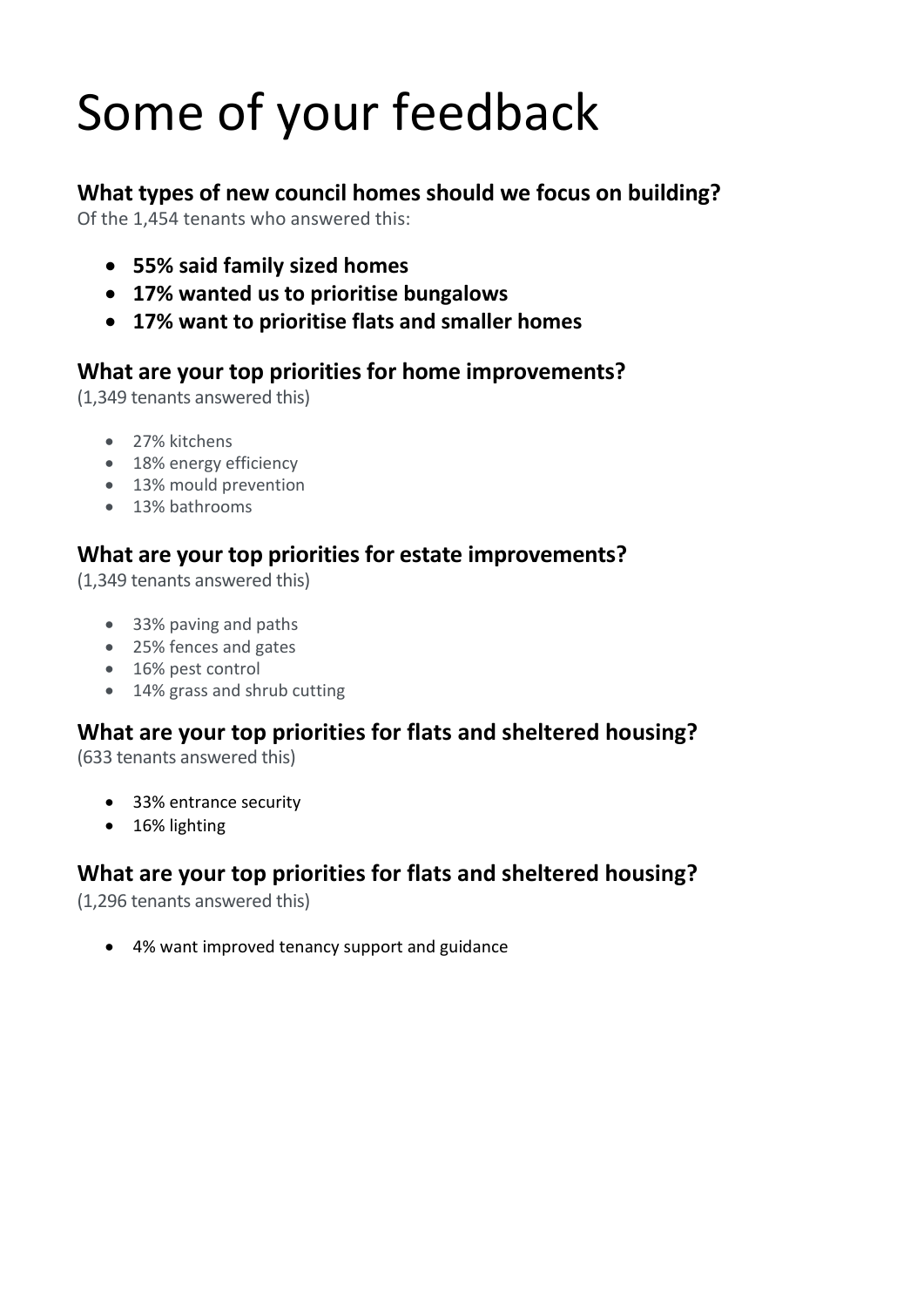## Money matters

#### **Where our housing income comes from and how it is spent**

#### **£57.40m Total Income**

- £53.12m Dwelling Rents
- £0.21m Non-Dwelling Rents
- £0.08m Interest Received
- £4m Service Charges

#### **£57.40 Total Expenditure**

- £10.89m General Management
- £10.92m Day-to-day Repairs
- £24.80m Major Works
- £2.57m Caretaking and Cleaning
- £0.25m Other Property Costs
- £1.03m Arrears and Bad Debts
- £6.94m Borrowing Costs

#### **Breakdown of the £24.80m Major Works Expenditure**

- £3.40m New Builds
- £12.23m Purchases
- £22.19m Planned Repairs
- £0.91m Adaptations and Aids
- £0.22m Regeneration
- **with -£14.14m Taken from Reserves**

## **Rent Collections**

In 2020/21 we collected 99% of all the rent we were owed.

#### **Average Weekly Rents**

2020/21

- Social Rent £88.79
- Shared Ownership £82.03
- Affordable Rent £184.65

2019/20

- Social Rent £86.19
- Shared Ownership £82.85
- Affordable Rent £183.53

2018/19

- Social Rent £86.98
- Shared Ownership £83.68
- Affordable Rent £179.10

#### 2017/18

- Social Rent £87.81
- Shared Ownership £84.50
- Affordable Rent £170.20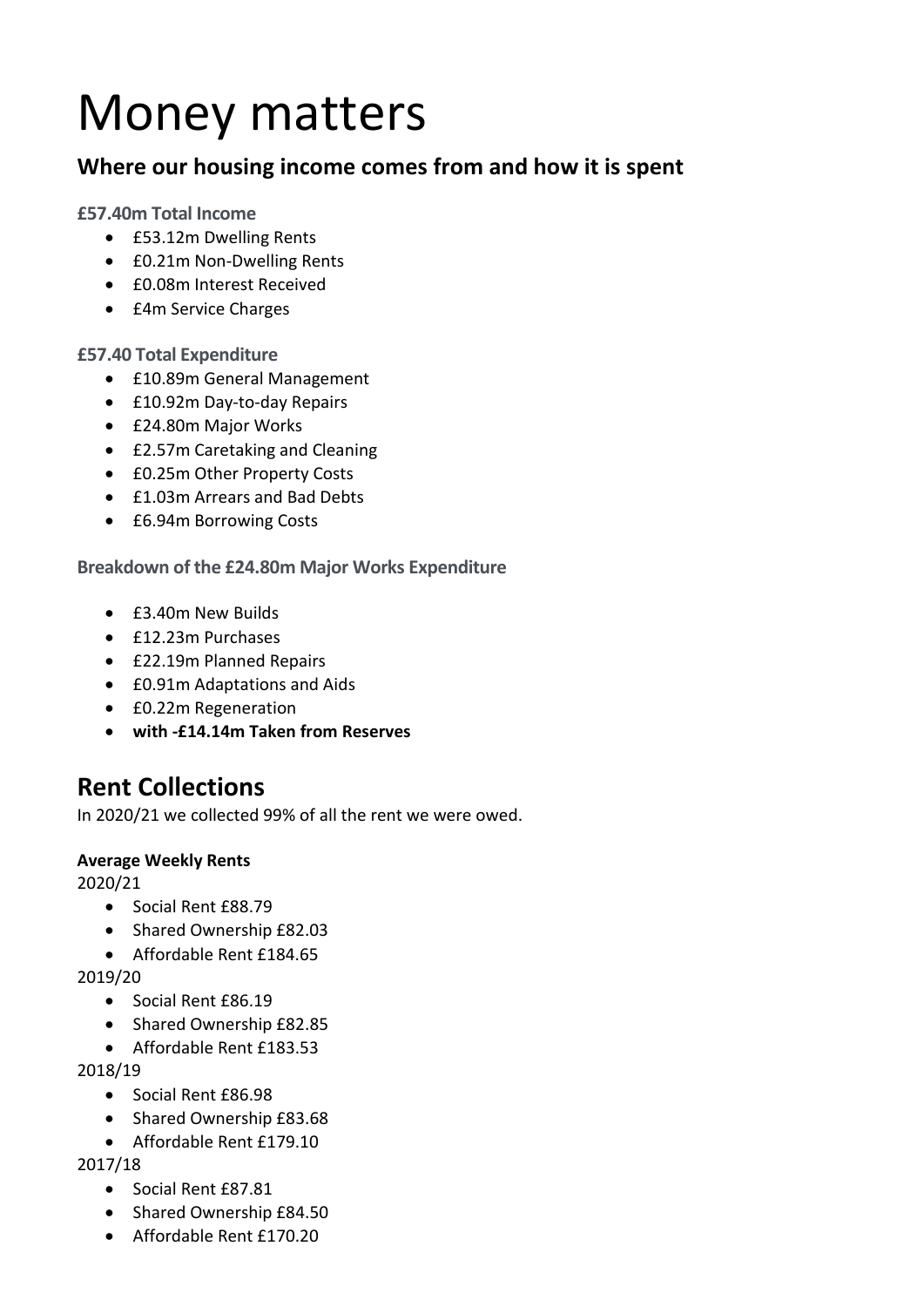## How we spend each pound

- 31p Planned Maintenance
- 15.3p Day-to-day Repairs
- 15.2p General Management
- 17.1p House Purchases
- 9.7p Borrowing Costs
- 3.6p Cleaning and Caretaking
- 0.3p Regeneration
- 4.7p New Builds
- 1.3p Aids and Adaptations
- 1.4p Arrears and Bad Debts
- 0.3p Other Property Costs

## Supporting tenants

#### **Universal Credit**

Universal Credit (UC) is claimed from the Department for Work and Pensions and replaces the six means-tested benefits and tax credits (including Housing Benefit). New benefit claimants in MK are now receiving UC.

UC is paid monthly into the claimant's bank account, unlike Housing Benefit which is paid straight to the landlord. Tenants on UC are at an increased risk of falling behind on their payments and experiencing financial difficulties. It is important that tenants who are or may be claiming UC:

- **Have a bank account ready to receive UC payments**
- **Talk to us about moving to monthly payments and how to get yourself into advance on your rent**
- **Consider paying by direct debit**
- **Contact us as soon as you can if you are struggling to pay your rent, or need advice on other debts**

#### **Neighbourhood Employment Programme (NEP)**

The NEP offers support to tenants to find paid work and has a focus on tenants who are claiming or have recently made a claim for Universal Credit, residents entering temporary accommodation and those accessing homeless prevention services.

The NEP is now working with Citizens MK and Work for Us on projects to reduce digital poverty, concentrating in areas of higher deprivation, the elderly and women returning to the workplace.

Alongside our employment support sessions in Bradville, Coffee Hall, Fullers Slade and Lakes Estate, we will be opening two new community support sessions in Netherfield (in partnership with Woughton Community Council) and West Bletchley. We will also be working with the Construction Industry Training Board (CITB) to enable 100 tenants and residents to achieve the required training and permits to allow them to work in the construction industry.

#### **To contact the NEP call 01908 252323 or email [nep@milton-keynes.gov.uk](mailto:nep@milton-keynes.gov.uk)**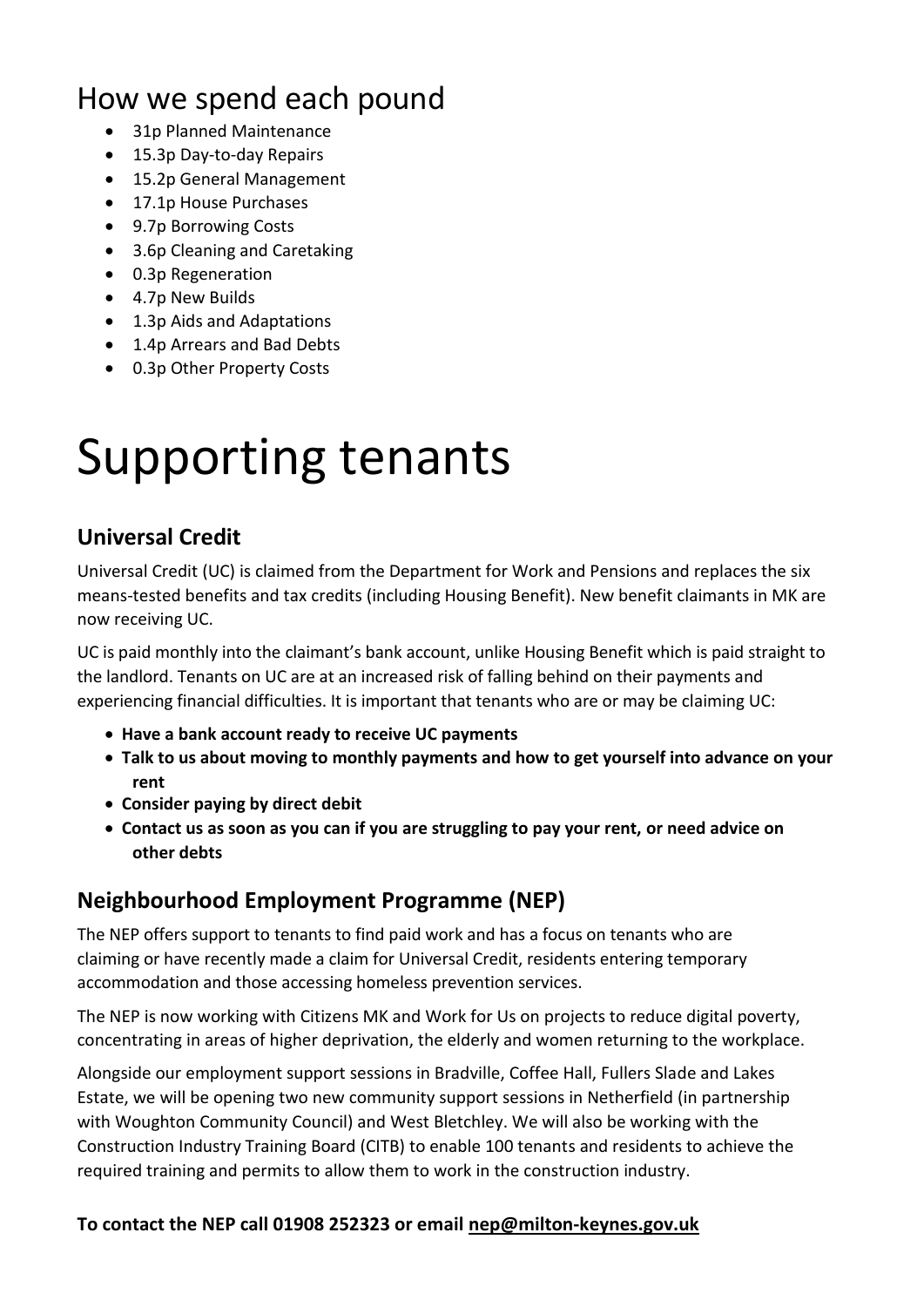#### **Resident involvement**

Engaging with residents over the past year has been particularly challenging as we were unable to hold any face-to-face meetings and were all getting to grips with virtual tools such as Zoom or Microsoft Teams. We did however continue to support our residents' associations, carry out a number of important consultations and worked towards setting up two new Estate Renewal Forums on The Lakes Estate and Fullers Slade.

#### **Residents Associations**

We continued to work with and support 14 residents' associations across MK during 2020/21 and held two virtual network meetings, bringing all associations together to share good practice. Despite the lockdown restrictions, six of our associations received community grant funding to deliver a range of projects to support their communities.

#### **Estate Renewal Forums**

MKC's new Community-Led Regeneration and Estate Renewal Strategy set out plans to develop Estate Renewal Forums (ERFs) as the main way in which MKC will engage with local communities on regeneration plans. Early in 2021, we worked closely with residents and other key stakeholders on The Lakes and Fullers Slade to set up the first ERFs. There is still work to do and we are always looking for more council tenants to get involved. If you are interested in attending ERF meetings or you want to find out more, contact us at: [regeneration@milton-keynes.gov.uk](mailto:regeneration@milton-keynes.gov.uk)

#### **Future plans**

MKC is a member of the Tenants Participation Advisory Service (TPAS). We plan to work with TPAS this year to assess our resident engagement work against their standards. This will help us to identify any gaps and decide how we can improve our engagement work and give tenants more opportunities to get involved

## **GET INVOLVED!**

**Be part of the future of where you live. Have a say and make a real difference. Email: [residentengagement@milton-keynes.gov.uk](mailto:residentengagement@milton-keynes.gov.uk) Phone: 01908 253148 / 01908 252415**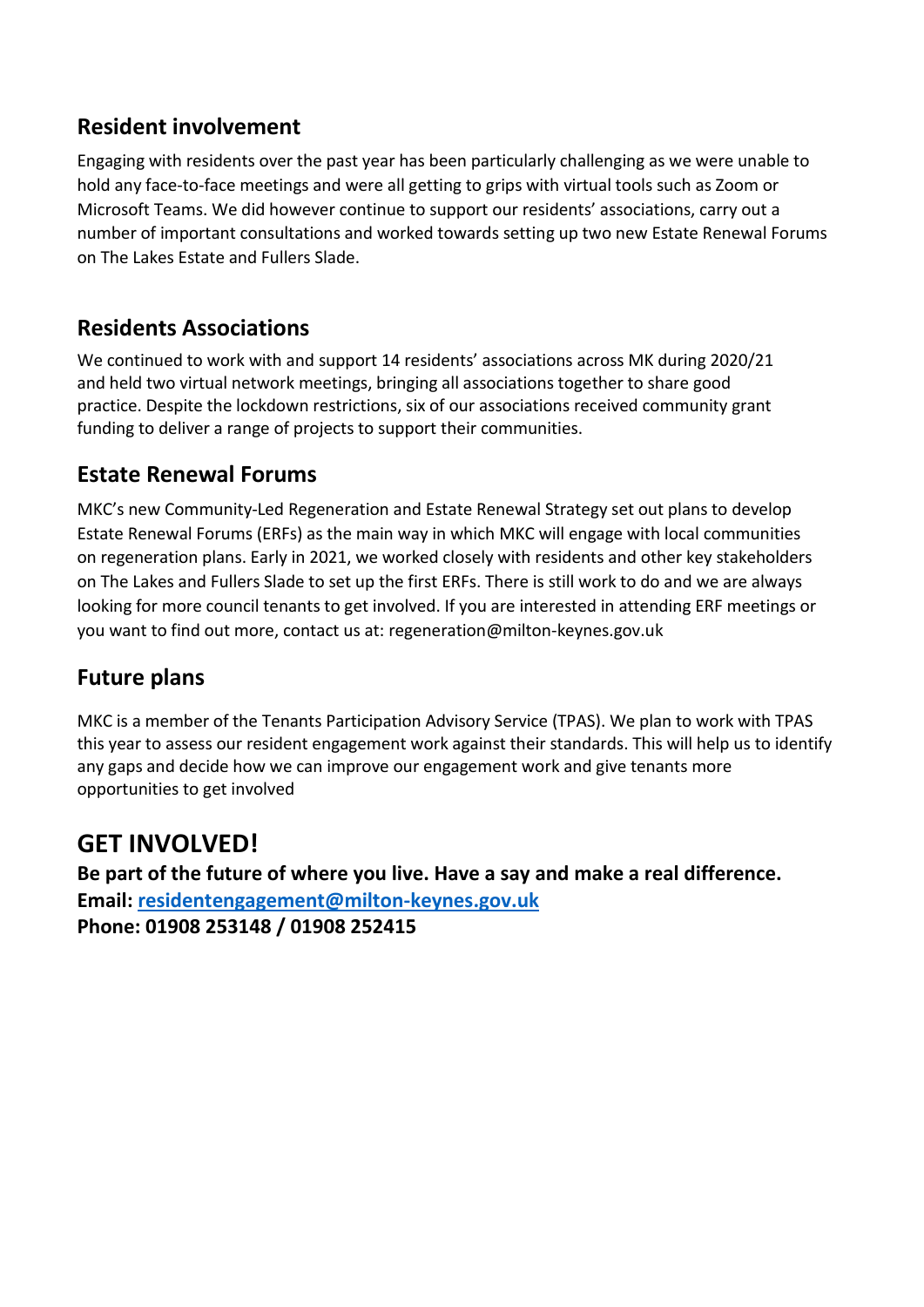# Sheltered housing

Our ongoing aim is to ensure that our 840 tenants in Sheltered Housing remain living independently, in their own homes for as long as possible. In the last year alone, our Sheltered Housing officers submitted 278 referrals to other supporting agencies on behalf of our tenants.

We have continued to invest heavily in our schemes, with many major work projects completed alongside responsive repairs. For example:

- Falaise Nook received new brighter lighting, along with new fire doors throughout
- Lincoln Court had new lighting, ceilings and new flat floor doors
- Hinton Lodge flats received new front doors
- Bellfounder House and Dexter House had new communal kitchens
- Dexter House, Magdalen House and Pritchard Court are all undergoing lighting upgrades

**Information about all our schemes can be found in our information booklet: [www.milton-keynes.gov.uk/social-care-and-health/milton-keynes-council-sheltered-housing](http://www.milton-keynes.gov.uk/social-care-and-health/milton-keynes-council-sheltered-housing)** or to request a copy please call 01908 222616

## Complaint handling code

Last year, The Housing Ombudsman Service published a new Complaint Handling Code setting out a good practice to allow landlords to respond to complaints effectively and fairly

#### **Key areas in the code**

- Universal definition of a complaint
- Providing easy access to complaints procedure and ensuring residents are aware of it
- Informing residents of their right to access the Housing Ombudsman Service
- Recommending two stage process and fair time frames
- Ensuring a resident-focused process
- Creating a positive complaint handling culture through continuous learning and improvement
- Demonstrating learning in annual reports

#### **Landlords were asked 36 questions about their complaints handling process.**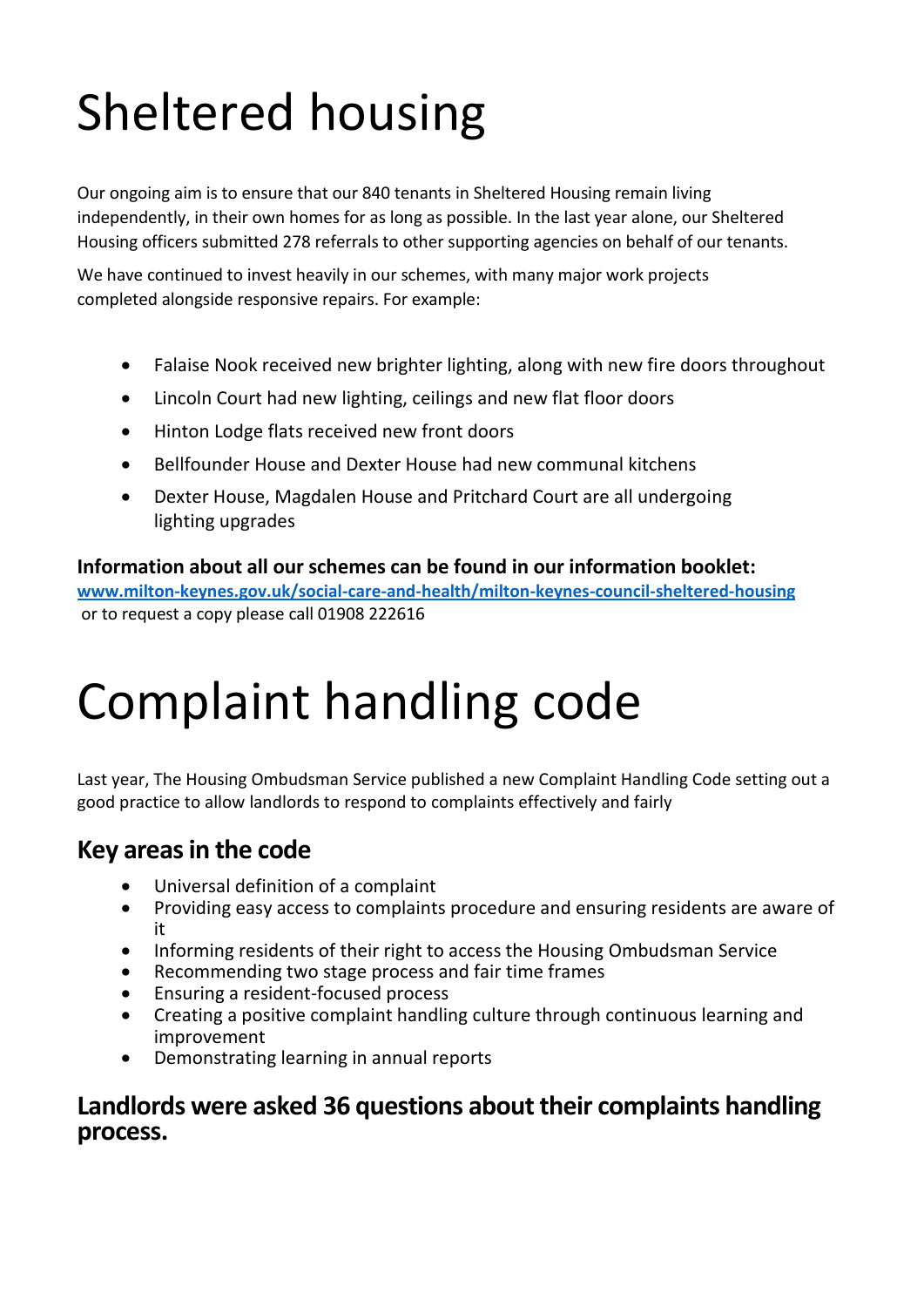### **How are we doing?**

The code reassured us that our Policy and Procedures are mostly in line with The Housing Ombudsman's expectations, although we have also worked on the following:

- Reviewing our complaints handling processes
- Reducing number of outstanding complaints
- Contacting some of the residents who made complaints, and asking about their experience with our complaints process
- Updating contact details on our website to clarify how to make a complaint and how to escalate it
- Sharing lessons learnt from the complaints with our staff, contractors and residents

### **We will be reviewing our self-assessment annually.**

To find out more about the complaints handling code please visit Housing Ombudsman: [www.housing-ombudsman.org.uk](http://www.housing-ombudsman.org.uk/)

Our self-assessment can be found on our website in the complaints section: [www.milton](http://www.milton-keynes.gov.uk/)[keynes.gov.uk](http://www.milton-keynes.gov.uk/)

## Housing complaints results

### **Complaints handling results**

**67% in open complaints at the end of 2020/21**

- 137 complaints we addressed in 2020/21. Of these, 93 were upheld.
- We have reduced the total number of complaints by 7%.
- Number of outstanding complaints at the end of March 2021 was 67% down.
- 61 complaints were resolved as early resolution.
- We received 14 compliments.

### **Complaints across services**

|                               | Total outstanding complaints<br>Total resolved complaints in<br>2020/21<br>on 31/03/2021 |    |  |
|-------------------------------|------------------------------------------------------------------------------------------|----|--|
| Assets and Investment         | 69                                                                                       | 37 |  |
| Neighbourhoods                | 34                                                                                       | 5  |  |
| Home Ownership                | 14                                                                                       |    |  |
| Income                        | 10                                                                                       |    |  |
| <b>Private Sector Housing</b> | 5                                                                                        |    |  |
| <b>Housing Access</b>         |                                                                                          |    |  |
| Anti-social Behaviour         |                                                                                          |    |  |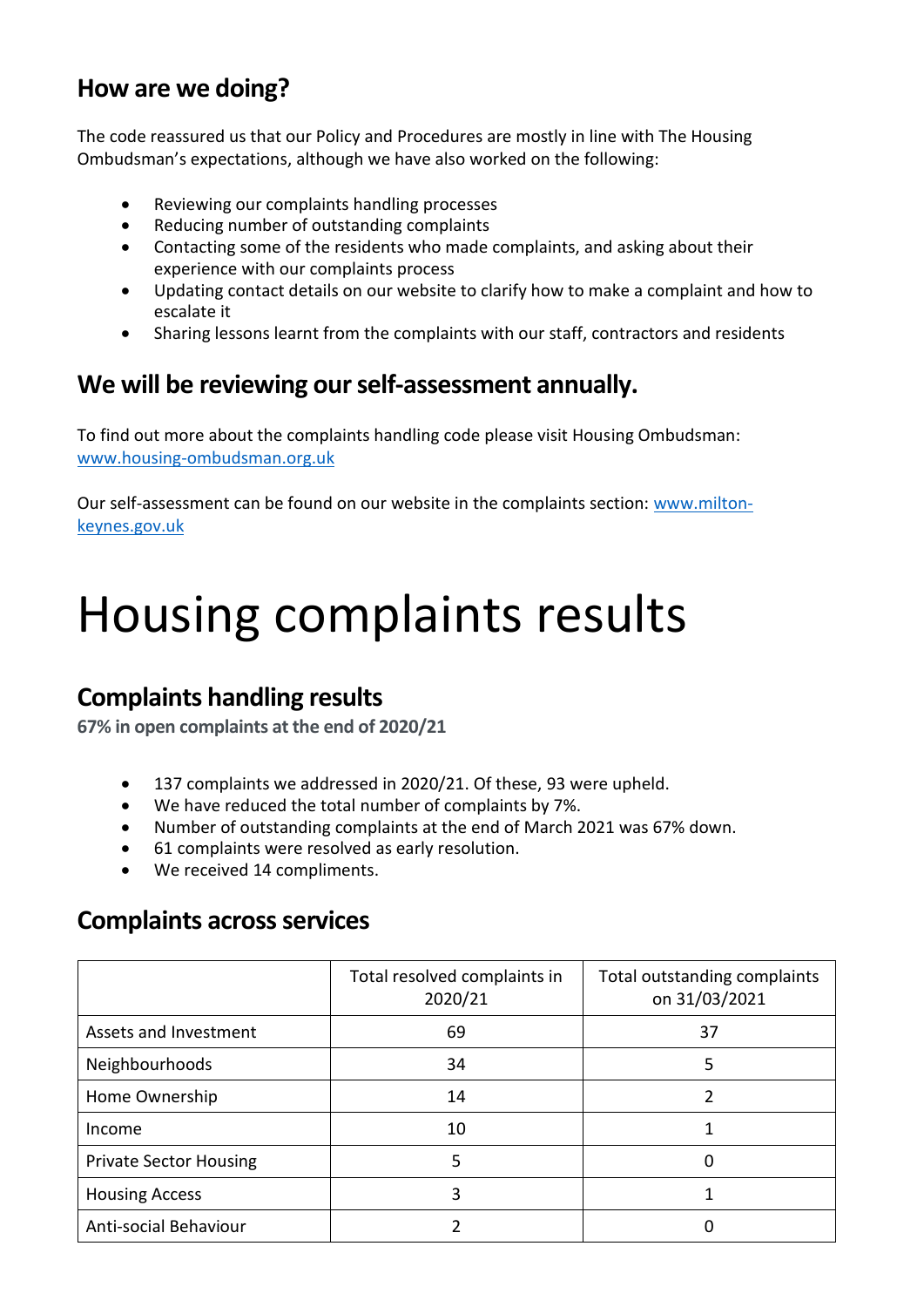### **Listening to residents**

**70 quality control calls were made asking for feedback**

We have been contacting some of the residents who made complaints asking them about their experience with our complaints asking them about their experience with our complaints process, to find potential improvements.

#### **What have we learnt?**

- We need to keep residents updated more often on the results of our investigations
- We need to explain more clearly on our website when and how to escalate complaints
- We need to work better with our contractors to ensure quality service

#### **How will we improve?**

In 2021 we will continue getting in touch with the customers who have made a complaint. We will be acting on their feedback to further improve the quality of service we deliver and to ensure our residents' voice is included.

## Repairs and maintenance

We are continuing to work to improve your homes, through our Planned Investment Programme. We had to reduce our programmes last year due to Covid related restrictions.

However we still managed to complete a range of works including 212 new kitchens, 196 bathrooms and 1201 homes with new fencing as well as new roofs to homes in Newport Pagnell, New Bradwell and Bletchley.

Day to day repairs, we carried out 28,187 repairs. 23,040 were routine repairs and a further 5,147 were emergencies, which we aim to attend to in four hours. This is less than in previous years in part due to the restrictions in place due to COVID-19. There were also 12,889 heating repairs completed and annual 11,534 gas checks carried out.

## **Residents Safety**

Ensuring homes are safe for our residents is a top priority for the Council when planning any work or investment into homes. The Council continues to prioritise safety work in homes to ensure they meet current health and safety standards and has structured safety works into its investment programme across its housing stock on a risk basis.

There has been a focus on fire safety in particular in order to ensure the Council meets future anticipated changes in regulation for this area and this work continues into 2021/22 and beyond.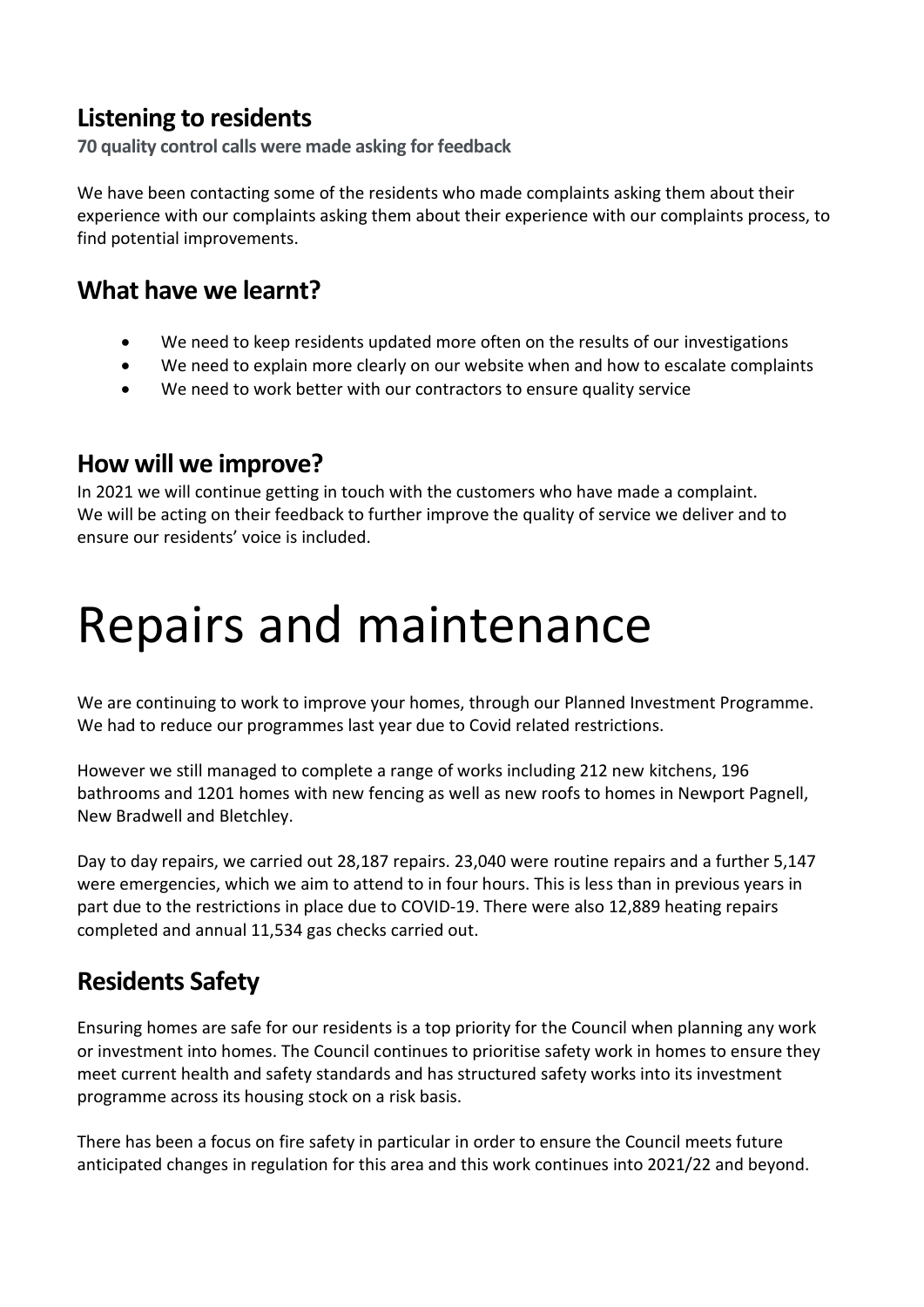## **Aids and adaptations**

Last year, Mears carried out 139 adaptations to enable people to stay living independently in their own homes. The top ten adaptations were:

| Wet room/level access shower | 78 |
|------------------------------|----|
| Other                        | 25 |
| <b>Bathroom adaptations</b>  | 16 |
| Remote door opener           | 15 |
| Kitchen adaptations          | 13 |
| Access ramp                  | 12 |
| Stairlift                    | 12 |
| Hoist                        | 7  |
| Tubular hand rails (outside) | 6  |
| Door widening                | 5  |

The amount of work carried out in 2019-20 was a significant increase on previous years and the anticipation was that we would continue at the same pace in 2020-21. Unfortunately, due to the Covid-19 pandemic, in late March work on site was stopped and is only beginning to restart in June, initially with external works and internal works of a health and safety nature, but at a slower pace to allow appropriate safe methods of working around residents. It will mean that our kitchen and bathroom replacement programme will be smaller this year, but we will continually review what can be safely delivered.

### **Anti-social behaviour (ASB)**

This year has been a challenging one for the ASB team. Despite the COVID-19 pandemic and the subsequent lockdowns, reports of ASB remained steady.

County Lines issues (where illegal drugs are transported from one area to another, often across police and local authority boundaries) have affected several estates. This has contributed to 61 drug related ASB cases and 16 cases of 'cuckooing' where drug dealers take over a property, normally belonging to a vulnerable person, and use it to operate their criminal activity from. The number of drug related cases is steadily increasing, and 6 Closure Orders have been obtained as a result.

**Between April 2020 – March 2021 the ASB team responded to:**

- 241 cases of high level ASB of which 4 were hate crimes
- 196 cases of low level ASB
- 148 cases of possible breach of tenance
- 28 cases of possible housing fraud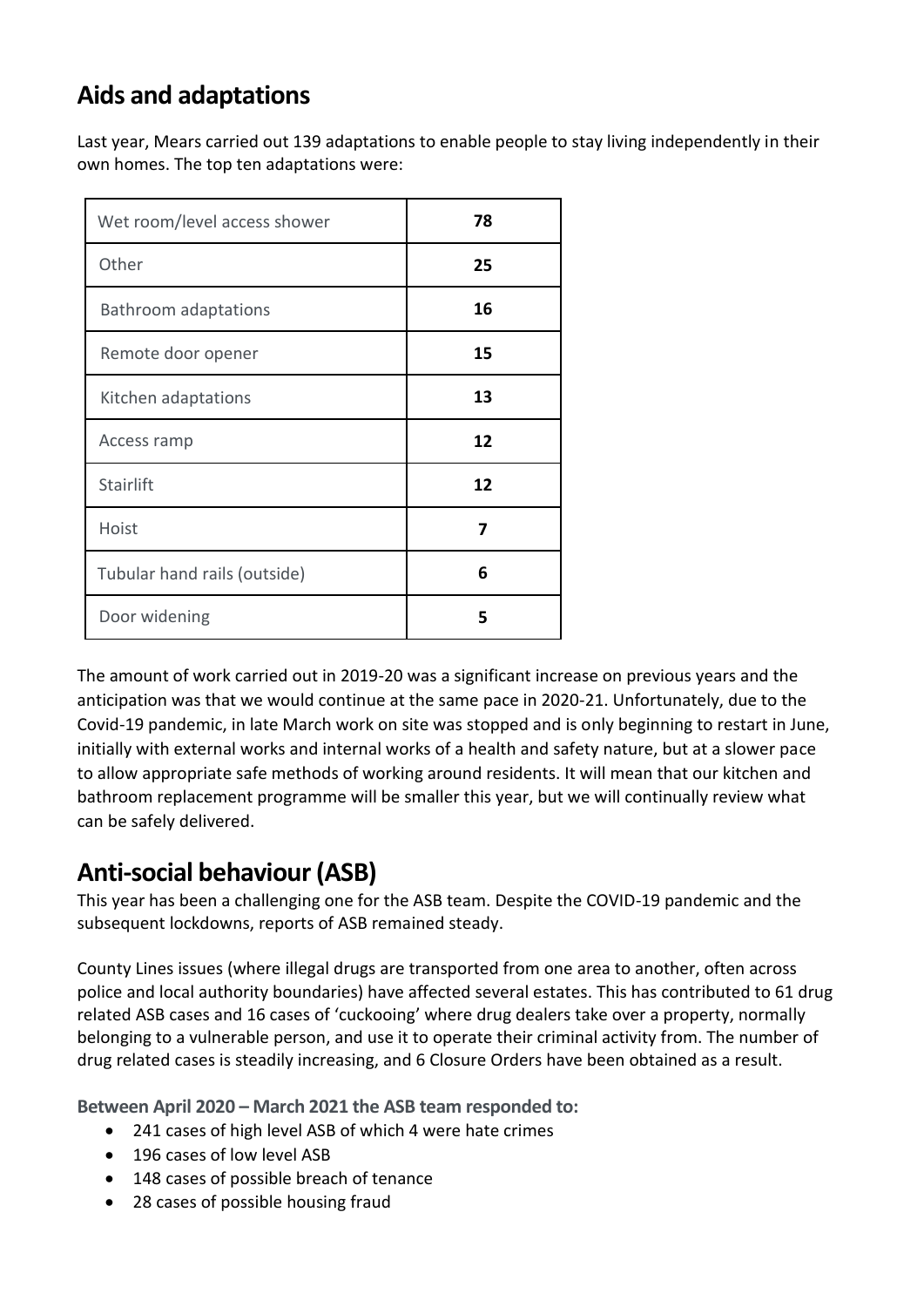#### **Neighbourhoods Service Team**

They have facilitated 142 mutual exchanges and signed up over 400 new tenants into their homes.

## New Council housing

We now have six separate sites where we are building 102 new homes with a wide range of types, including, bungalows, flats and houses alongside a variety of sizes including, 2, 3 and 5 bedroom homes.

We have secured planning permission at the former Cripps Lodge site in Netherfield for 66 new council homes. We have also submitted a further 8 planning applications for 56 new council homes. However, we are not stopping there and are working on a number of other schemes which we hope to submit planning applications for in 21/22.

Many of these homes will be built with the latest renewable energy technologies, including personal electric vehicle charging points and the highest elements of insulation, as part of our commitment to become a carbon neutral city by 2030.

## Regeneration

In September 2020 the new Community-led Regeneration and Estate Renewal strategy was adopted and progress has been made on some of the renewal estates.

#### **The Lakes**

In October 2020 planning consent, subject to various conditions, was approved for Phase A of the Lakes. Such large regeneration schemes involve a large amount of complexity and progress continues to be made with the recent agreement to undertake detailed ground investigation works on the estate. Phase B of the Lakes was also granted outline consent subject to reserved matters submissions and similar conditions.

Following the hybrid application being progressed funding has been brought forward to speed up the delivery of the public realm within the Lakes estate. Consultation with the community has already begun with works expected to start later in 2021. Alongside this piece of work officers linked in with the Bletchley Towns deal and successfully helped bid to improve the existing leisure route from the Lakes estate to Bletchley town centre, via the Blue Lagoon. This extra funding will improve the existing route up to 'redway' standards and allow for an extra toucan crossing to be installed.

Engagement with the local communities has also been improved with new Estate Renewal Forums being formed on both Fullers Slade and the Lakes estates. For more information on these forums please email [regeneration@milton-keynes.gov.uk.](mailto:regeneration@milton-keynes.gov.uk) Members of the local communities make up the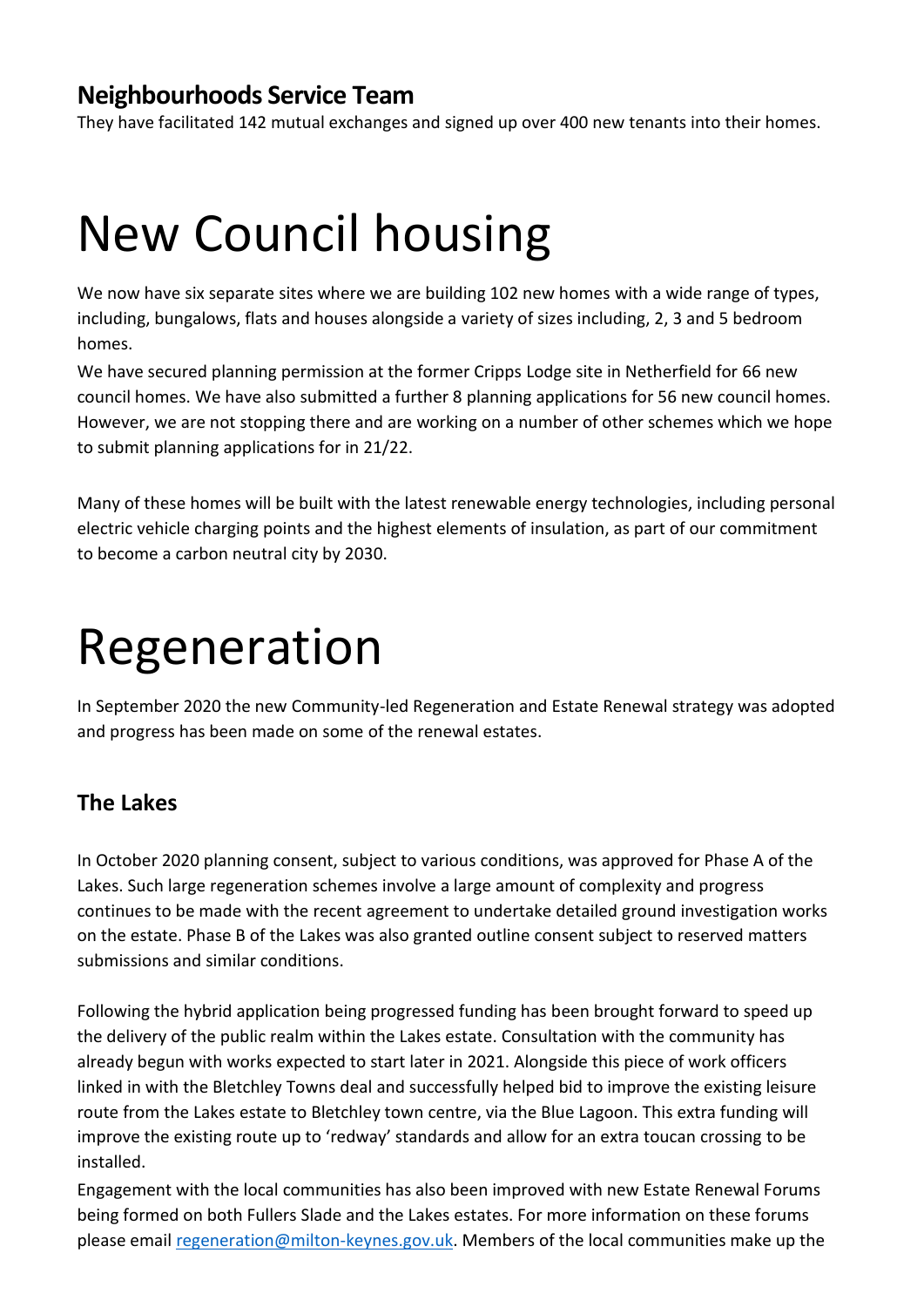membership and chair these forums with MKC officers assisting the organisation of them. It is envisaged that more of these forums will be implemented on other estates within Milton Keynes as the programme progresses, with the other 5 estates referenced within the strategy being prioritised.

#### **Melish Court and The Gables**

A decision was also taken in 2020/21 to demolish both Mellish Court and the Gables tower blocks. It is expected that both of these blocks will be demolished in early 2022 and work is being undertaken to ensure residents living in these blocks are successfully decanted, with Milton Keynes Council tenants being offered suitable alternative accommodation. Engagement will be undertaken in 2021/22 with the residents of these blocks and the local communities to explore what can be built in their place. We are keen to ensure that we work to replace at the least the same number of council homes lost from the demolition of these two towers

## Lettings and allocations

472 MKC properties were let in 2020/2021, a decrease of 1 from the year before.

#### **General Needs (256**)

| <b>Bedsits</b> | 9  |
|----------------|----|
| 1 bed          | 70 |
| 2 bed          | 63 |
| 3 bed          | 96 |
| $4+$ bed       | 18 |

#### **Sheltered/Older People (216**)

| Older person 1 bed | 55  |  |
|--------------------|-----|--|
| Older person 2 bed | 29  |  |
| Sheltered bedsit   | 15  |  |
| Sheltered 1 bed    | 112 |  |
| Sheltered 2 bed    | 5   |  |
| Sheltered house    |     |  |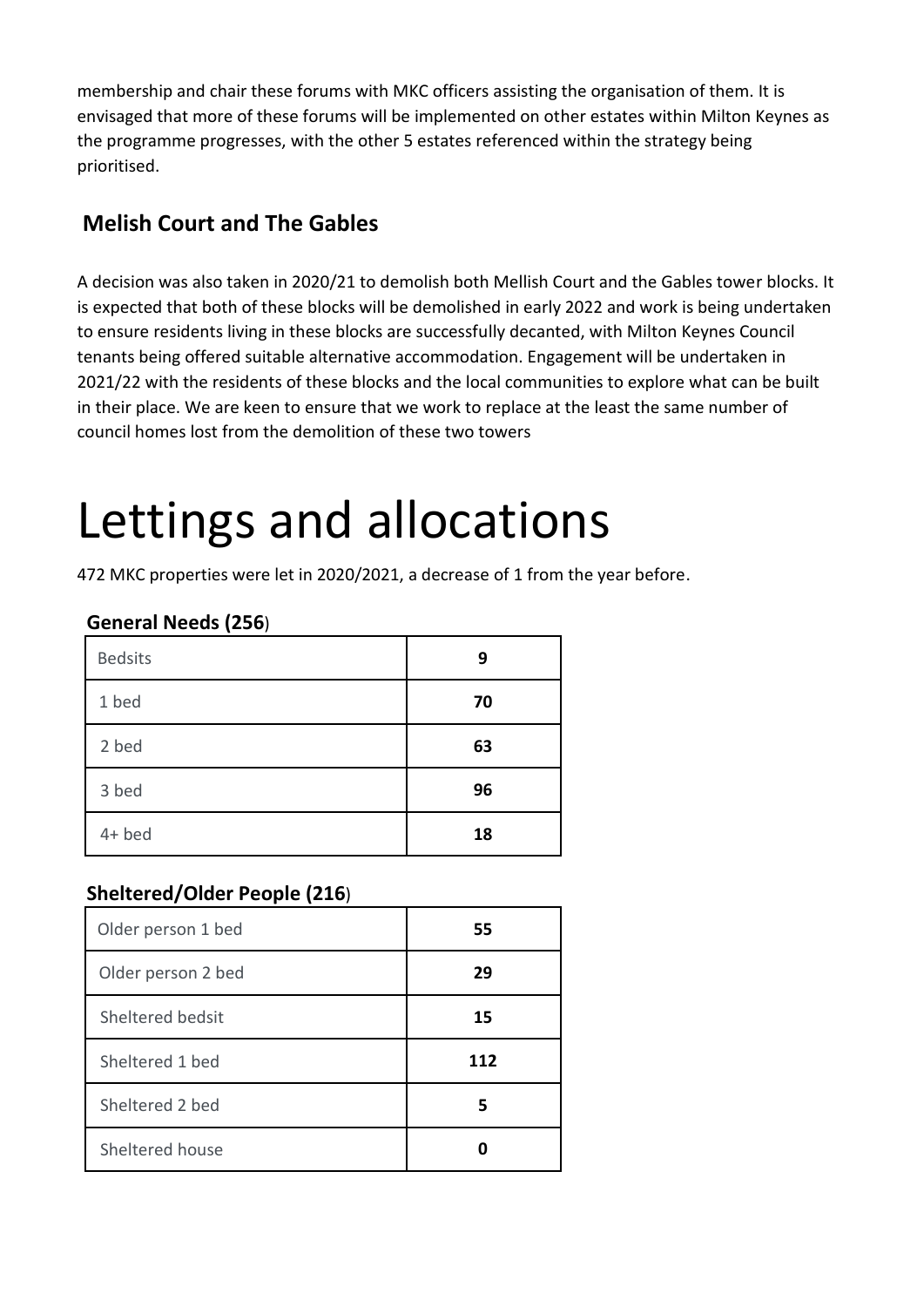#### **Nominations to Housing Associations**

413 nominations were made to Housing Associations, an increase of 130 from the year before.

| <b>Bedsits</b> | 4   |
|----------------|-----|
| 1 bed          | 168 |
| 2 bed          | 184 |
| 3 bed          | 45  |
| $4+$ bed       | 12  |
| 5 bed          | ŋ   |

There has been a significant decrease in the number of Housing Association lets during 2020/2021. This is due to the delay of new build handovers during the COVID-19 building site safety restrictions. The new properties scheduled to be handed over during 2020/21 will start being released throughout 2021/22 – 2022/23.

#### **Downsizing Incentive Scheme**

To increase the number of larger properties that become available each year, the Council will utilise a Downsizing Incentives Policy to support tenants seeking to downsize from family sized council homes (2 bedrooms and above) to homes that better meet their needs. There is a need to make the most effective use of council housing stock to meet demand for family sized homes.

If you are living in a home that is now too large for you and would like to move somewhere smaller, cheaper and easier to manage, why not take advantage of Milton Keynes Council excellent cash incentives available to social housing tenants.

If a tenant moves from family sized accommodation of two or more bedrooms to a smaller property a payment will be made to match the cash incentive below (conditions apply)

- £1000 to be paid per bedroom as a result of downsizing
- An additional £1000 if a tenant moves to a flat in a sheltered housing scheme
- Up to £500 towards relocation costs (if required we may be able to pay your removals direct to the removal company and this will be deducted from your final payment)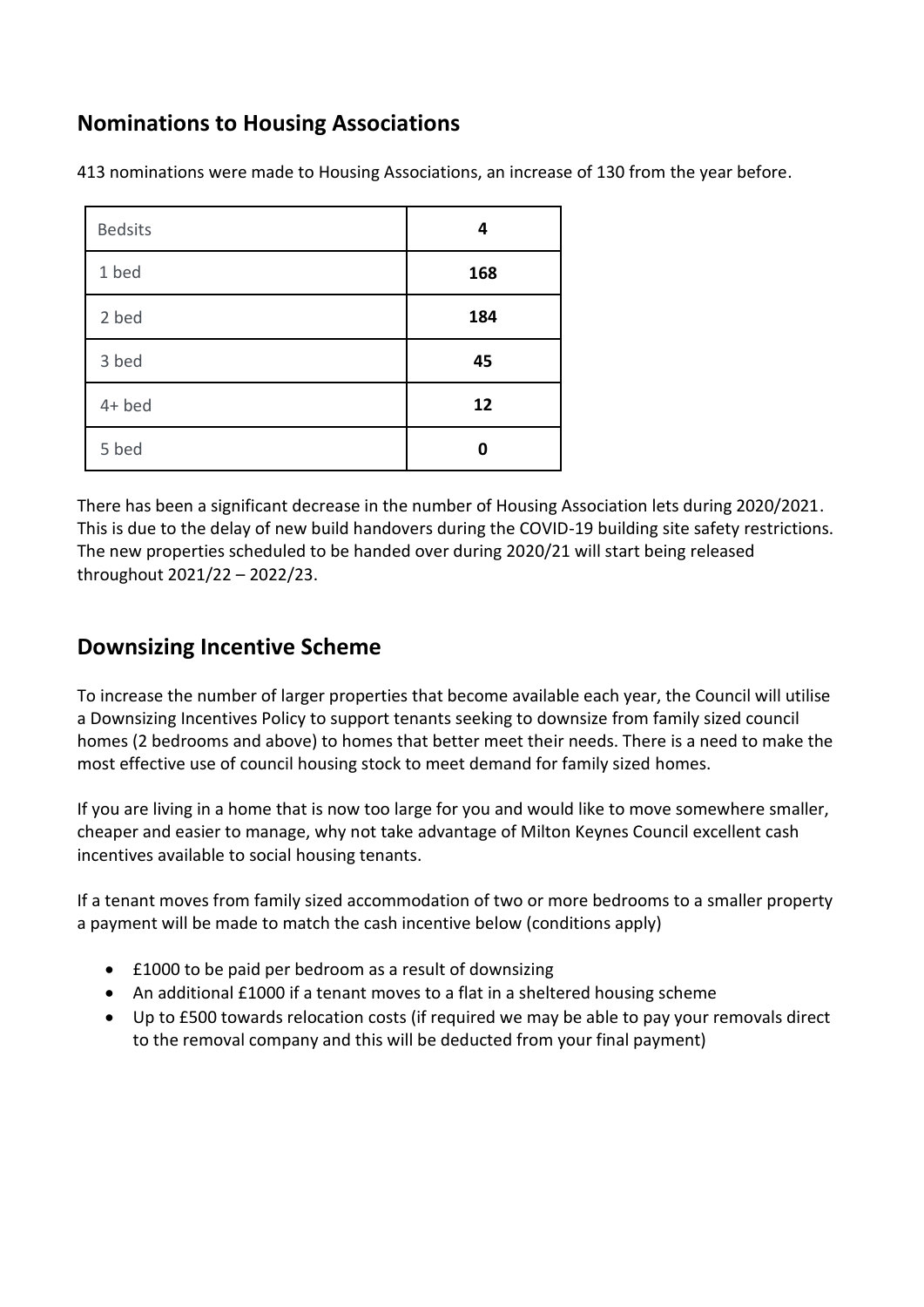#### **Downsizing Incentive Payments - Examples**

| <b>Current Property</b><br><b>Size</b> | <b>New Property</b><br><b>Size</b> | <b>Max Grant</b><br>Payable | Removal<br><b>Expenses</b> | <b>Total Grant</b> |
|----------------------------------------|------------------------------------|-----------------------------|----------------------------|--------------------|
| 4 Bed Home                             | 3 Bed Home                         | £1,000                      | £500                       | £1,500             |
| 4 Bed Home                             | 2 Bed Home                         | £2,000                      | £500                       | £2,500             |
| 4 Bed Home                             | 1 Bed Home                         | £3,000                      | £500                       | £3,500             |
| 3 Bed Home                             | 2 Bed Home                         | £1,000                      | £500                       | £1,500             |
| 3 Bed Home                             | 1 Bed Home                         | £2,000                      | £500                       | £2,500             |
| 2 Bed Home                             | 1 Bed Home                         | £1,000                      | £500                       | £1,500             |

We will also assist with the cost of removals.

The scheme is designed to:

- Encourage and assist tenants to downsize to better meet their needs
- Release much needed family accommodation and make best use of existing stock
- Support tenants with a contribution towards the costs incurred as a result of moving

If you're interested please contact Housing Allocations on 01908 252937, option 4 or email [housing.allocations@milton-keynes.gov.uk](mailto:housing.allocations@milton-keynes.gov.uk)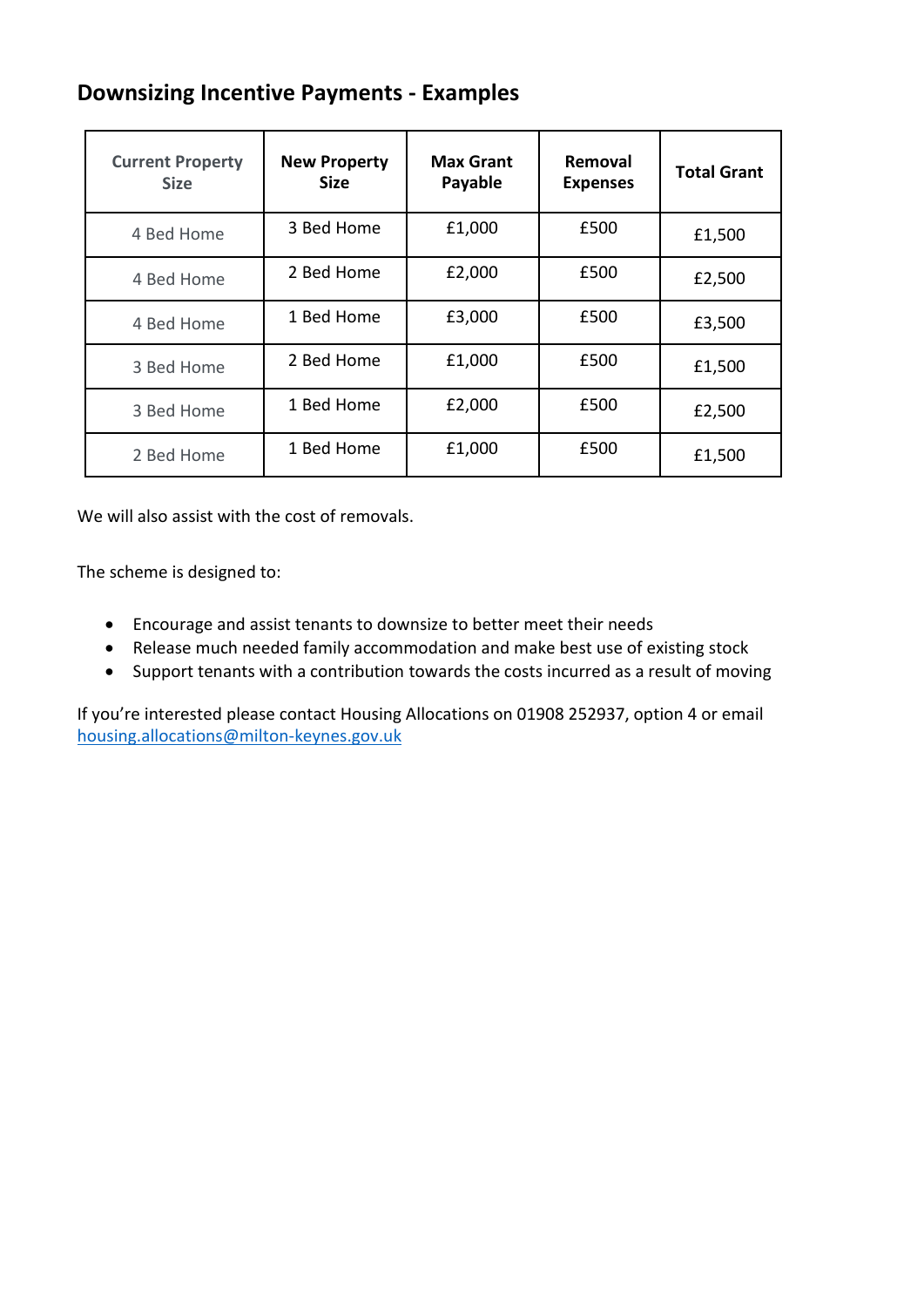# Useful contacts

## **Milton Keynes Council Housing Enquiries**

**Phone 01908 252937 out of hours emergency 01908 226699**

## **Neighbourhood services, Welfare and Rent Team (Option 1)**

[neighbourhood.services@milton-keynes.gov.uk](mailto:neighbourhood.services@milton-keynes.gov.uk) [rents@milton-keynes.gov.uk](mailto:rents@milton-keynes.gov.uk)

## **Housing Access/Allocations (Option 2)**

[emptyhomes@milton-keynes.gov.uk](mailto:emptyhomes@milton-keynes.gov.uk)

## **Anti-Social Behaviour (Option 3)**

[asb@milton-keynes.gov.uk](mailto:asb@milton-keynes.gov.uk)

## **Report a Repair (Mears)**

**Phone 0330 123 2522 24hours, 7 days a week** [repairs.miltonkeynes@mearsgroup.co.uk](mailto:repairs.miltonkeynes@mearsgroup.co.uk)

### **Stay connected**

**Facebook - MKCouncil1 Twitter - @mkcouncil**

## **Resident Involvement**

**Phone 01908 253148 or 01908252415** [residentengagement@milton-keynes.gov.uk](mailto:residentengagement@milton-keynes.gov.uk)

### **Housing solutions and Homelessness advice**

**01908 253481** [RoughSleeperTeam@milton-keynes.gov.uk](mailto:RoughSleeperTeam@milton-keynes.gov.uk)

## **Housing Benefit**

**Phone 01908 253100** [benefits@milton-keynes.gov.uk](mailto:benefits@milton-keynes.gov.uk)

## **Complaints, Compliments and Feedback**

**Phone 01908 253817** [customerservices@milton-keynes.gov.uk](mailto:customerservices@milton-keynes.gov.uk)

#### **Regeneration Phone 07557 318943 / 07557318900** [regeneration@milton-keynes.gov.uk](mailto:regeneration@milton-keynes.gov.uk)